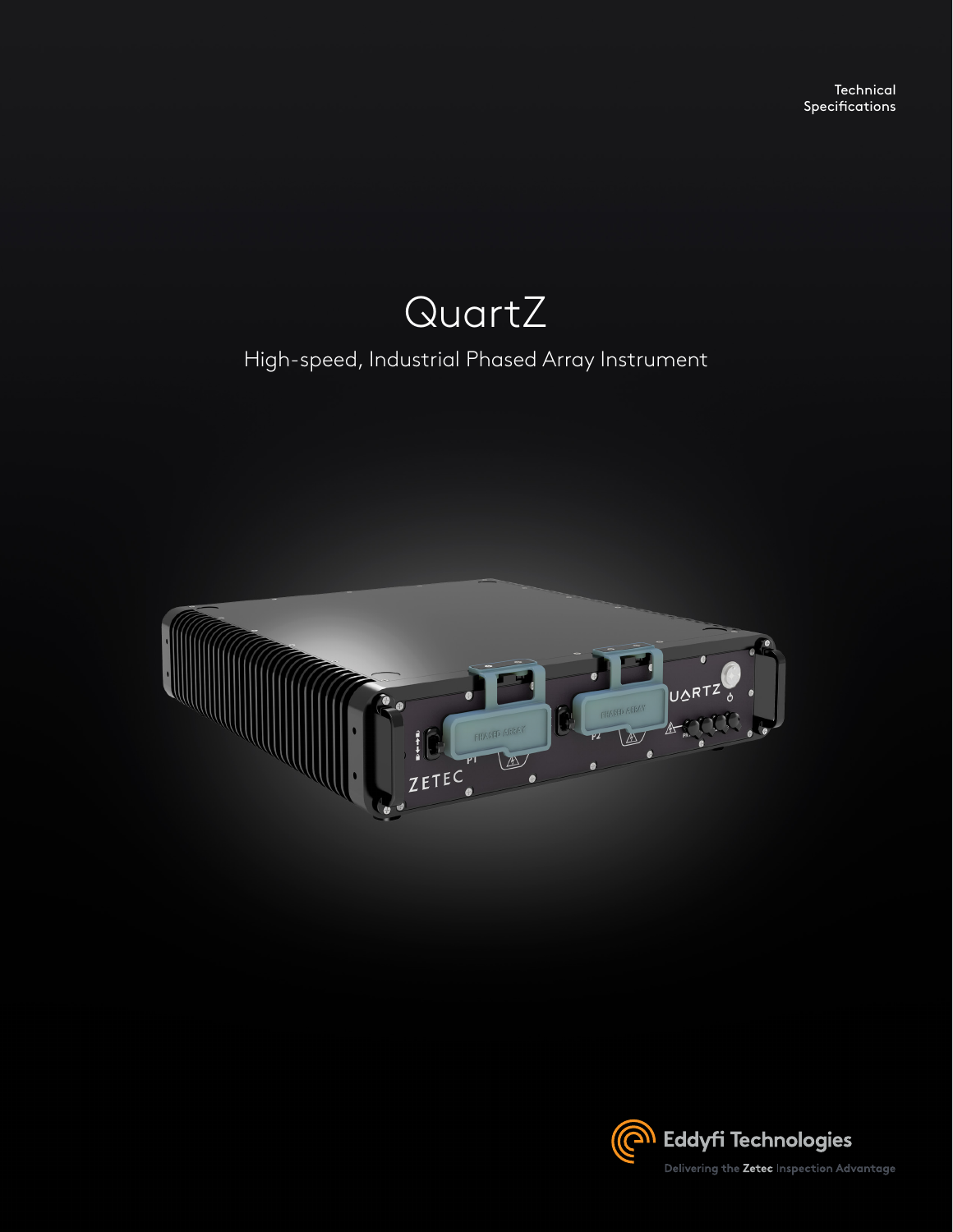## SPEED UP COMPLEX ULTRASONIC INSPECTIONS

QuartZ is the answer for complex and high-speed inspections. QuartZ achieves an excellent balance between speed, power, and flexibility for the most complex inspection environments and applications.

#### Performance and Speed

Parallel firing capability: QuartZ supports 32:128 or 2×16:64 configurations for two simultaneous apertures on one or two probes.

Integrated probe splitter: Connect two phased array probes without any additional accessories.

Two powerful conventional UT channels: A full inspection configuration with two PA probes and two UT probes only needs one simple instrument.

High data throughput: QuartZ can deliver up to 30MB/s of data throughput making all the difference for demanding applications.

#### Increase inspection productivity

High power phased array channels: QuartZ incorporates a real 100V pulser for the phased array channels, ideal for the inspection of very thick or difficult to penetrate materials.

Automatic probe detection: When using Zetec probes, QuartZ automatically detects the probe(s) and connection to help ensure you are using the right probe while simplifying traceability in the reporting process

Time reversal support: Inspect various geometry-changing surfaces of composite materials without complex surface following mechanics or previous knowledge of the exact part shape



Easy mounting and simple cabling make QuartZ the ideal building block for any integration project. Encoder signals are received by one unit and relayed to the others in a multi-instrument configuration. Military-grade connectors ensure signal quality and robustness in almost any environment.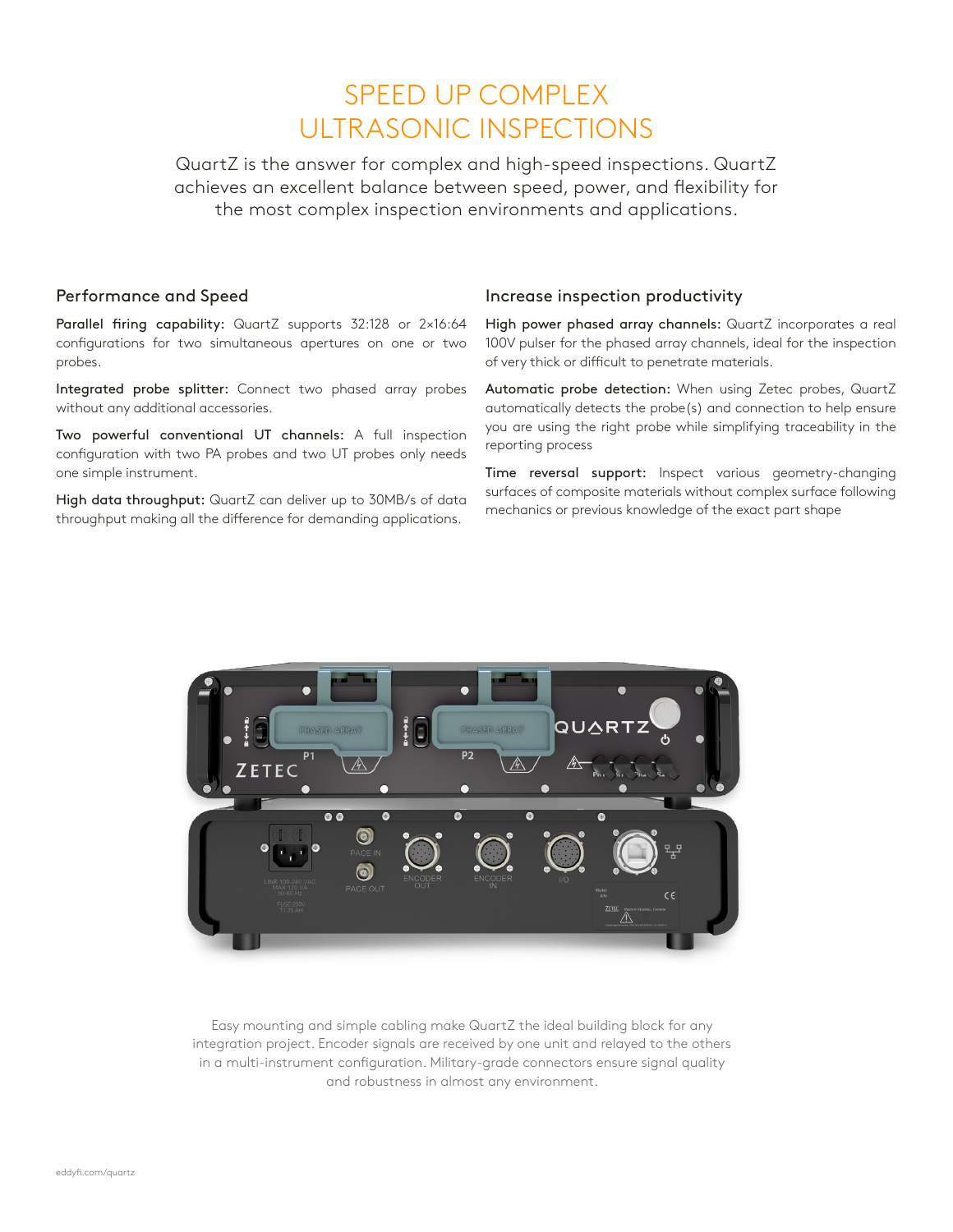## THE IDEAL COMBINATION OF SPEED, POWER AND FLEXIBILITY

QuartZ speed and robustness combined with UltraVision software legendary power and UltraVision Software Development Kit (SDK) flexibility offer the perfect solution for creating custom inspection solutions.

#### Scalable and Built to Last

Integrated probe splitter: For connecting two phased array probes without any additional accessories.

Scalable: Up to 10 QuartZ units in parallel controlled by the same UltraVision—almost no inspection configuration is too big.

Easy integration: Designed for integration, multiple QuartZ units can be synchronized in a simple cable configuration. Changing from tabletop to 19" rack mount configuration is as simple as adding the included mounting brackets.

**Made tough for tough environments:** QuartZ can be installed close to the probes, reducing cable length. No air conditioning is needed, saving on project complexity and installation costs.

#### Powered by UltraVision Software

UltraVision allows preparing and implementing the full inspection process within the same software package, from

- Calibration
- $\cdot$  Inspection design including ray tracing and beam simulation
- Advanced data management
- Assisted analysis
- Detailed reporting.

One UltraVision session can control up to 10 QuartZ instruments for adding parallel power to the inspection configuration.

#### INDUSTRIES AND APPLICATIONS

#### Manufacturing

Metal manufacturing requires providing high-quality parts for a very large range of applications. Cycle time minimization is critical for the optimization of production rates. QuartZ offers the right tools and scalability to address most applications.

#### Tubes, Pipes, and Plates

QuartZ allows creating the right solution for the inspection of tubes and pipes, plates, or forgings. Inline and offline applications are ideal for QuartZ, easily creating a complex inspection configuration when required.

#### Aerospace

The increasing use of composite parts that have complex and variable geometries creates inspection challenges. Time reversal is a real-time and adaptive technique that does not require knowledge of detailed component profiles. QuartZ and time reversal together simplify the inspection process of complex composite parts for rapid and reliable PAUT inspections.

#### **Transportation**

The transportation industry is especially concerned by security. Train wheels, axles, and rails need to be inspected at manufacturing and at regular intervals. QuartZ provides the tools for building the right solutions.